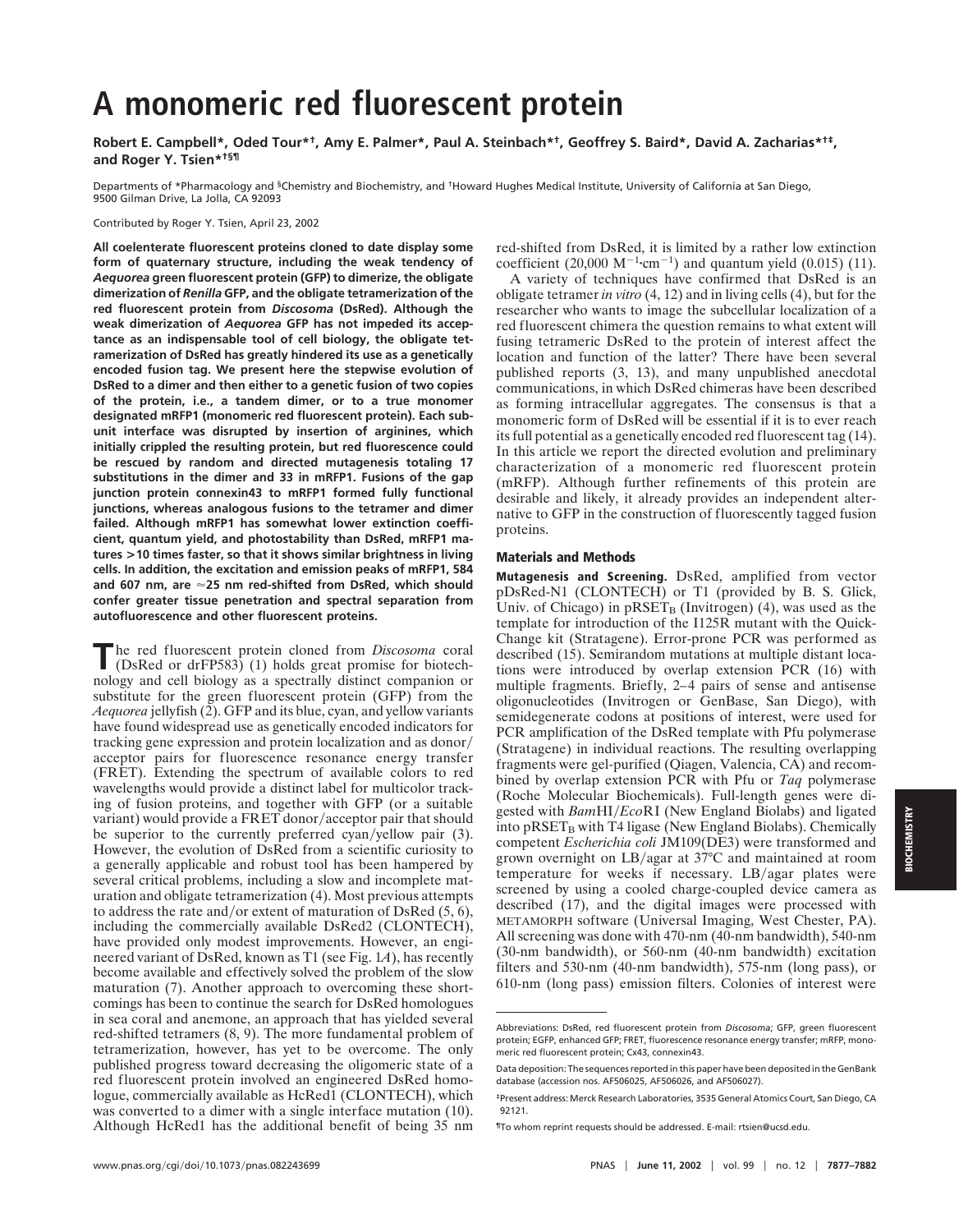

**Fig. 1.** Graphical representation of the tetramer, dimer, and monomer of DsRed based on the x-ray crystal structure of DsRed (21). Residues 1–5 were not observed in the crystal structure (Protein Data Bank identification 1G7K) but have been arbitrarily appended for the sake of representation. The DsRed chromophore is represented in red, and the four chains of the dimer are labeled following the convention of Yarbrough *et al.* (21). (*A*) The tetramer of DsRed with all residues mutated in T1 indicated in green for external residues and blue for those internal to the  $\beta$ -barrel. (*B*) The AC dimer of DsRed with all mutations present in dimer2 represented as in *A* and the intersubunit linker present in tdimer2(12) shown as a dotted line. (*C*) The monomer of DsRed with all mutations present in mRFP1 represented as in *A*. This figure was produced with MOLSCRIPT (27).

cultured overnight in 2 ml of LB supplemented with ampicillin. Bacteria were pelleted by centrifugation and imaged to ensure that the protein was expressed well in culture. For fast maturing proteins a fraction of the cell pellet was extracted with B-per II (Pierce), and complete spectra were obtained. DNA was purified from the remaining pellet by QIAprep spin column (Qiagen) and submitted for sequencing. To determine the oligomeric state of DsRed mutants, a single colony of *E. coli* was restreaked on  $LB/agar$  and allowed to mature at room temperature. After 2 days to 2 weeks the bacteria were scraped from the plate, extracted with B-per II, and analyzed (not boiled) by  $SDS/$ PAGE (BioRad), and the gel was imaged with a digital camera.

**Construction of Tandem Dimers and Constructs for Mammalian Cell Expression.** To construct tandem dimers, dimer $2$  in  $pRSET<sub>B</sub>$  was amplified in two separate PCRs. In the first reaction, a 5' BamHI and a 3' SphI site were introduced, whereas in the second reaction a  $\overline{5}$ ' *SacI* and a 3' *EcoRI* site were introduced. The construct was assembled in a four-part ligation containing the digested dimer2 genes, a synthetic linker with phosphorylated sticky ends, and digested pRSET<sub>B</sub>. The linkers used included a nine-residue linker (RMGTGSGQL), a 12-residue linker (GH-GTGSTGSGSS), a 13-residue linker (RMGSTSGSTKGQL), and a 22-residue linker (RMGSTSGSGKPGSGEGSTKGQL). For expression in mammalian cells, DsRed variants were amplified from pRSET<sub>B</sub> with a 5' primer that encoded a *KpnI* restriction site and a Kozak sequence. The PCR product was digested, ligated into pcDNA3, and used to transform *E. coli*  $D<sup>H5</sup>\alpha$ . To construct the connexin43 (Cx43) DsRed fusions, Cx43 was first amplified with a  $3'$  primer encoding a sevenresidue linker ending in a *Bam*HI site. The construct was assembled in a three-part ligation containing *KpnI/BamHI*digested Cx43, *BamHI*/*EcoRI*-digested enhanced GFP (EGFP), and digested pcDNA3. For all other fusion proteins (Cx43-T1, -dimer2, -tdimer2(12), and -mRFP1) the gene for the fluorescent protein was ligated into the *BamHI/EcoRI* digested Cx43-GFP vector.

**Protein Production and Characterization.** DsRed variants were expressed as described (17). All proteins were purified by Ni-NTA chromatography (Qiagen) and dialyzed into 10 mM Tris, pH 7.5 or PBS supplemented with 1 mM EDTA. All biochemical characterization experiments, including the determination of extinction coefficients, analytical ultracentrifugation, and absorption and fluorescence spectra, were performed as described (4). The maturation time course and pH sensitivity were determined on a Safire 96-well plate reader with monochromators (TECAN, Männedorf, Switzerland). All photobleaching measurements were performed in microdroplets under paraffin oil (4) with a Zeiss Axiovert 35 fluorescence microscope equipped with a  $\times$ 40 objective and a 540-nm (25-nm bandpass) excitation filter that delivered 4.5  $W/cm<sup>2</sup>$  of light.

**Mammalian Cell Imaging and Microinjection.** HeLa cells were transfected with DsRed variants or Cx43-DsRed fusions in pcDNA3 through the use of Fugene 6 (Roche Diagnostics). Transfected cells were grown for 12 h to 2 days in DMEM at 37°C before imaging with a Zeiss Axiovert 35 fluorescence microscope with cells in glucose-supplemented Hanks' balanced salt solution at room temperature. Individual cells expressing Cx43 fused to a DsRed variant, or contacting nontransfected cells for control experiments, were microinjected with a 2.5% solution of lucifer yellow (Molecular Probes). Images were acquired and processed with the METAFLUOR software package.

### **Results**

**Evolution of a Dimer of DsRed.** Our basic strategy for decreasing the oligomeric state of DsRed was to replace key dimer interface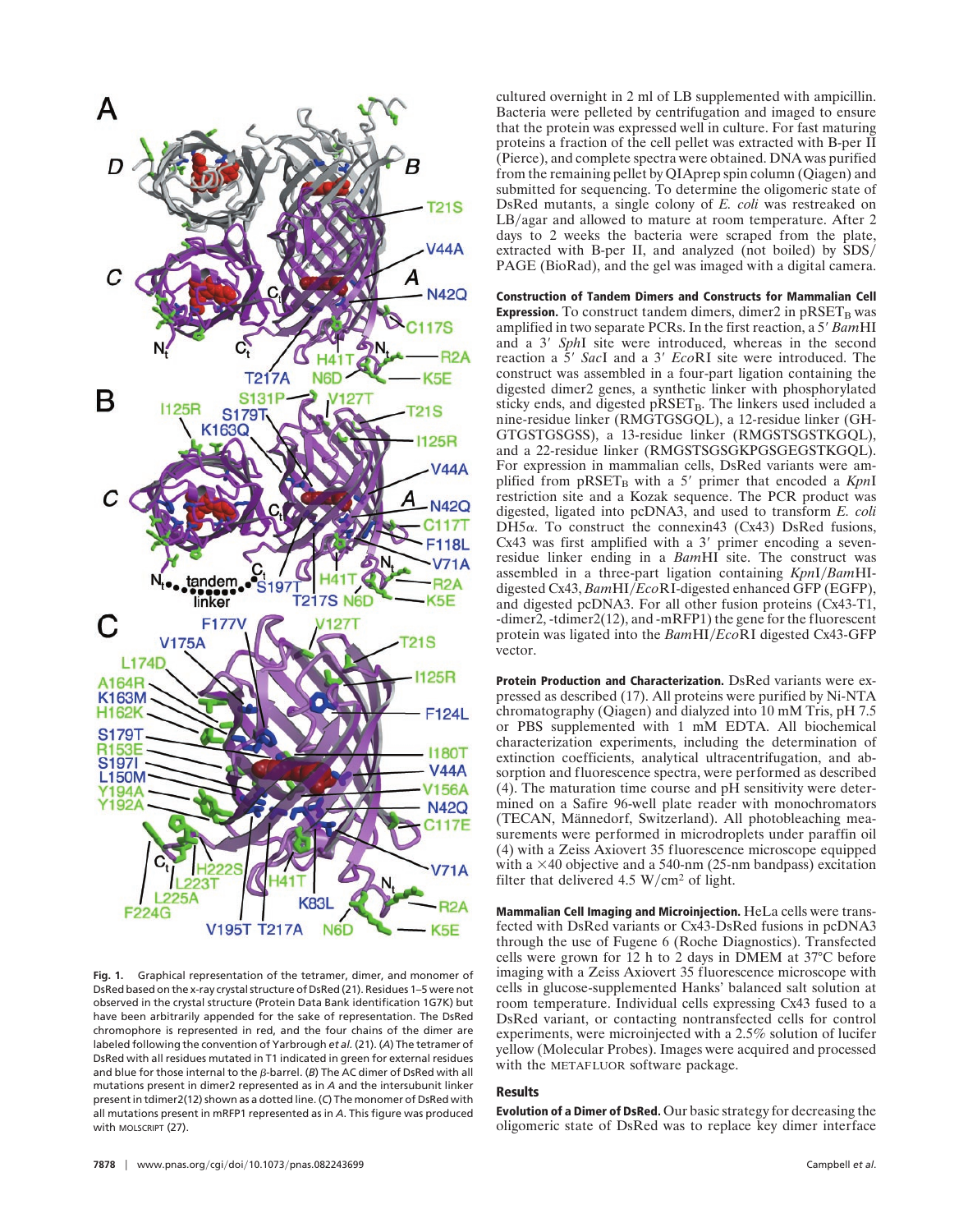#### **Table 1. Summary of spectroscopic data**

|                    | Excitation<br>maximum, nm | Emission<br>maximum, nm | Extinction coefficient<br>per chain, $M^{-1}$ ·cm <sup>-1</sup> | Fluorescence<br>quantum yield | Rate of<br>photobleach<br>relative to EGFP |       |     | $t_{0.5}$ for<br>maturation |
|--------------------|---------------------------|-------------------------|-----------------------------------------------------------------|-------------------------------|--------------------------------------------|-------|-----|-----------------------------|
|                    |                           |                         |                                                                 |                               | Fast                                       | Slow  | pKa | at $37^{\circ}$ C           |
| <b>DsRed</b>       | 558                       | 583                     | 57,000                                                          | 0.79                          | 0.23                                       | 0.022 | 4.7 | $\sim$ 10 h                 |
| T1                 | 555                       | 584                     | 35,000                                                          | 0.51                          | 0.15                                       | 0.012 | 4.8 | $<$ 1 h                     |
| dimer <sub>2</sub> | 552                       | 579                     | 60,000                                                          | 0.69                          | 0.36                                       | 0.018 | 4.9 | $\sim$ 2 h                  |
| tdimer2(12)        | 552                       | 579                     | 120,000                                                         | 0.68                          | 0.31                                       | 0.014 | 4.8 | $\sim$ 2 h                  |
| mRFP1              | 584                       | 607                     | 44,000                                                          | 0.25                          | 7.2                                        | 0.16  | 4.5 | $<$ 1 h                     |

residues with arginine. When the targeted residue interacts with the identical residue of the dimer partner through symmetry, the high energetic cost of placing two positive charges in close proximity should disrupt the interaction. Such a strategy disrupted the weak tendency of *Aequorea* GFP to dimerize, without any deleterious effects on GFP maturation or brightness (18). Initial attempts to break apart the DsRed AC interface (see Fig. 1*A*) with the single mutations T147R, H162R, and F224R consistently gave nonfluorescent proteins (19). The AB interface, however, proved somewhat less resilient and could be broken with the single mutation I125R to give a poorly red fluorescent dimer that suffered from an increased green component and required more than 10 days to fully mature (19).

To reconstitute the red fluorescence of DsRed–I125R, we subjected the protein to iterative cycles of evolution. Within each cycle, the protein was randomly mutagenized to find sequence locations that affected the maturation and brightness of the protein, and then expanded libraries of mutations at those positions were created and recombined to find optimal permutations (see Fig. 6, which is published as supporting information on the PNAS web site, www.PNAS.org). This strategy resulted in modest progress toward rescuing DsRed–I125R, but our focus quickly turned to the fast tetramer T1 (7) when we discovered that introduction of the I125R mutation into this protein resulted in a dimer that matured in only a few days, similar to our best DsRed dimers at that time. Targeting those positions that had helped rescue DsRed–I125R resulted in dramatic improvements in our first-generation library. Continuing with our directed evolution strategy for a total of four generations (see additional *Discussion*, Table 2, Table 3, and primer lists, which are published as supporting information on the PNAS web site) we eventually produced our best dimeric variant, which we have designated dimer2 (Fig. 1*B*). Of the 17 mutations in dimer2, eight are internal to the  $\beta$ -barrel (N42Q, V44A, V71A, F118L, K163Q, S179T, S197T, and T217S), three are the aggregationreducing mutations (7, 20) found in T1 (R2A, K5E, and N6D), two are AB interface mutations (I125R and V127T), and four are miscellaneous surface mutations (T21S, H41T, C117T, and S131P).

**Construction of a Tandem Dimer of DsRed.** Based on our early results, it seemed as though engineering a true monomer of DsRed might be impossible and therefore we pursued an alternate approach. The basic strategy was to fuse two copies of our best AC dimer with a polypeptide linker such that the critical dimer interactions could be satisfied through intramolecular contacts with the tandem partner encoded within the same polypeptide. Based on the crystal structure of the DsRed tetramer (21, 22) a 10- to 20-residue linker could extend from the C terminus of the A subunit to the N terminus of the C subunit  $(\approx 30 \text{ Å}, \text{Fig. 1B})$ , but not to the N terminus of the B subunit ( $>70$ ) Å). With our optimized dimer2 we constructed a series of tandem constructs with linkers of varying lengths (9, 12, 13, or 22 aa) and a sequence similar to a known protease-resistant

linker (23). Of these four, only the tandem construct with the nine-residue linker was notable for its somewhat slower maturation. The other three constructs were practically indistinguishable, and the tandem construct with the 12-residue linker, designated tdimer2(12), is currently our preferred construct because it has the shortest linker. As expected, dimer2 and tdimer2(12) have identical excitation and emission maximum and quantum yields (see Table 1). However, the extinction coefficient of tdimer2(12) is twice that of dimer2 because of the presence of two equally absorbing chromophores per polypeptide chain.

**Evolution of a Monomer of DsRed.** With the hope that our improved dimers of DsRed would better tolerate disruption of the remaining interface, we constructed libraries in which AC interfacebreaking mutations were incorporated into our best dimers. Our first such library targeted nine different positions, including two key AC interface residues, H162 and A164, which were forced to be either lysine or arginine. The brightest colonies from this library were difficult to distinguish from the background red fluorescence of the *E. coli* colonies even after prolonged imaging with a digital camera. Suspect colonies were restreaked on  $LB/agar$  and allowed to mature at room temperature for 2 weeks, and a crude protein preparation was analyzed by SDS PAGE. Imaging of the gel revealed a single faint band consistent with the expected mass of the monomer and thus mRFP0.1 was identified. Continuing with our directed evolution strategy for six additional generations (see Tables 2 and 3 and primer lists) resulted in drastic improvements in the brightness and rate of maturation. The final clone, designated mRFP1, contains a total of 33 mutations (Fig. 1*C*) relative to DsRed of which 13 are internal to the  $\beta$ -barrel (N42Q, V44A, V71A, K83L, F124L, L150M, K163M, V175A, F177V, S179T, V195T, S197I, and T217A). Of the 20 remaining external mutations, three are the aggregation-reducing mutations from T1 (R2A, K5E, and N6D), three are AB interface mutations (I125R, V127T, and I180T), ten are AC interface mutations (R153E, H162K, A164R, L174D, Y192A, Y194K, H222S, L223T, F224G, and L225A), and four are additional beneficial mutations (T21S, H41T, C117E, and V156A).

**Characterization of dimer2, tdimer2(12), and mRFP1.** Our initial evidence for the monomeric structure of mRFP1 and its precursors was based on results with SDS/PAGE (see Fig. 7, which is published as supporting information on the PNAS web site) and the lack of FRET between the green and red fluorescent components in early generations. Thus analytical equilibrium ultracentrifugation was performed on DsRed, dimer2, and mRFP0.5a (an evolutionary precursor to mRFP1), and the results confirmed the expected tetramer, dimer, and monomer sizes (Fig. 2). DsRed,  $T1$ , and dimer2 (Fig.  $3 \text{ } A-C$ ) all have a fluorescent component that contributes at 475–486 nm to the excitation spectra caused by FRET between oligomeric partners (4). In T1 (Fig. 3*B*) this peak is quite pronounced, but in dimer2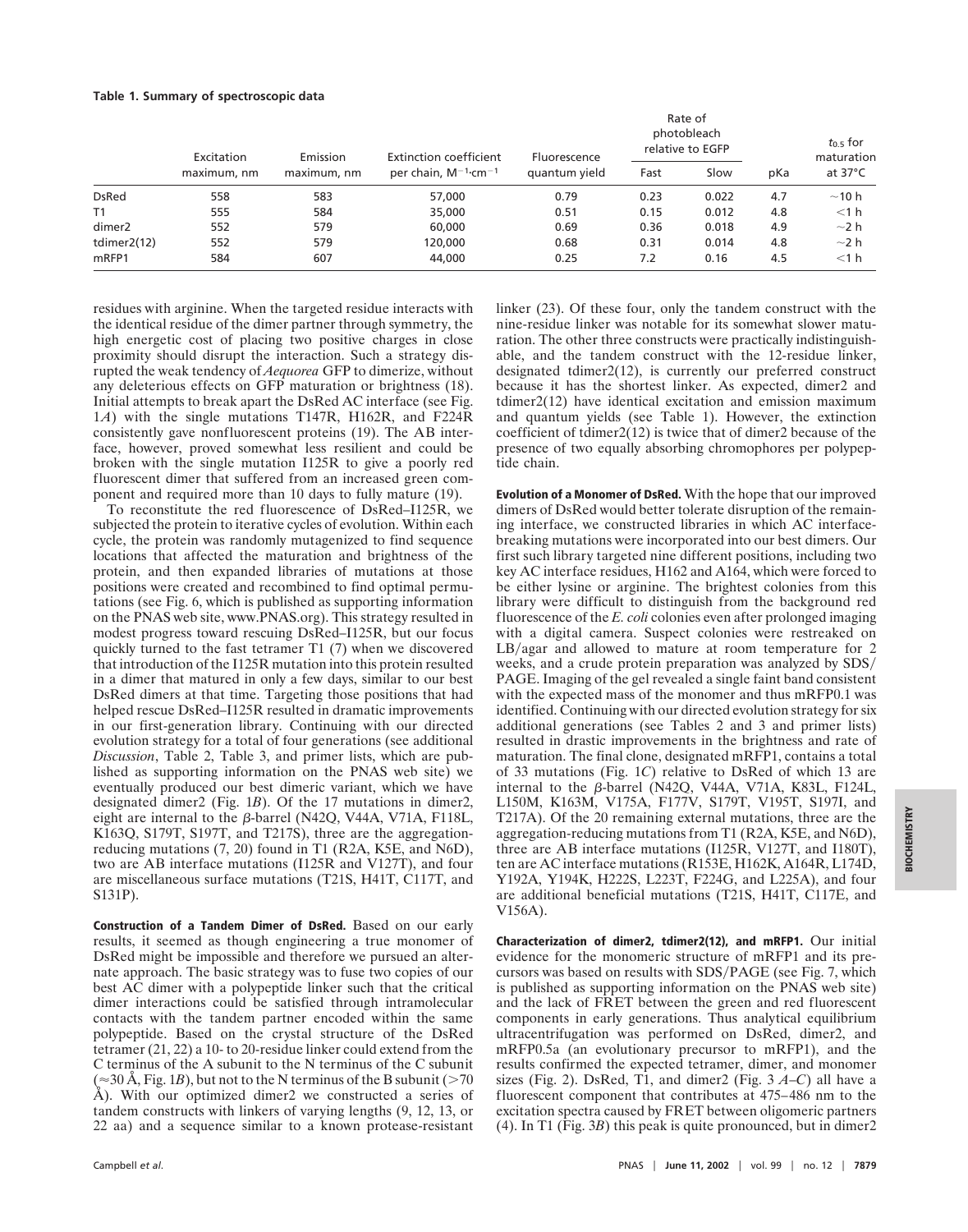

**Fig. 2.** Analytical ultracentrifugation analysis of DsRed, dimer2, and mRFP0.5a. The equilibrium radial absorbance profiles at 20,000 rpm were modeled with a theoretical curve that allowed only the molecular weight to vary. (*A*) The DsRed absorbance profile was best fit with an apparent molecular mass of 120 kDa, consistent with a tetramer. (*B*) The dimer2 absorbance profile was best fit with an apparent mass weight of 60 kDa, consistent with a dimer. (*C*) The mRFP0.5a absorbance profile was best fit with an apparent molecular mass of 32 kDa, consistent with a monomer containing an Nterminal polyhistidine affinity tag.

(Fig. 3*C*), any excitation shoulder near 480 nm is almost obscured by the 5-nm blue-shifted excitation peak. The 25-nm red-shifted monomeric mRFP1 (Fig. 3*D*) also has a peak at 503 nm in the absorption spectra, but in contrast to the other variants, this species is nonfluorescent and therefore does not show up in the excitation spectrum collected at any emission wavelength. The green component of all DsRed variants may be caused by a fraction of the protein that never matures beyond the green intermediate (4, 24) or is trapped in a dead end product such as a nonproductive trans conformation for the F65–Q66 peptide bond (22). In either case it is not clear why this species would be nonfluorescent in mRFP1. The large discrepancy in amplitude



**Fig. 3.** Fluorescence and absorption spectra of DsRed (*A*), T1 (*B*), dimer2 and tdimer2(12) (*C*), and mRFP1 (*D*). The absorbance spectrum is shown with a solid line, the excitation with a dotted line, and the emission with a dashed line.



Fig. 4. Maturation of red fluorescence for DsRed, T1, dimer2, tdimer2(12), and mRFP1. Log-phase cultures of *E. coli* expressing the construct of interest were rapidly purified at 4°C, and beginning at 2 h postharvest their maturation at 37°C was monitored. The initial decrease in mRFP1 fluorescence is attributed to a slight quenching on warming from 4°C to 37°C.

between the 480-nm absorption and excitation peaks in T1 suggests that the corresponding species in T1 also has a very low average quantum yield.

All red fluorescent proteins displayed double exponential kinetics for photobleaching, suggesting a two-step process, whereas EGFP under similar conditions bleached with very nearly single exponential kinetics. Table 1 gives the rates of the fast and slow components of the red proteins' bleaching, normalized to the rate for EGFP bleaching with an equivalent photon flux at EGFP's absorbance maximum. Our bleaching measurements of DsRed and EGFP are in good absolute agreement with previous reports (for fuller discussion see additional *Discussion* and Table 4, which are published as supporting information on the PNAS web site).

As shown in Fig. 4, the rate of maturation of dimer2, tdimer2(12), and mRFP1 is greatly accelerated over that of DsRed although only mRFP1 matures at least as quickly as T1. Based on our data at  $37^{\circ}$ C, we estimate the  $t_{0.5}$  for maturation of mRFP1 and T1 is less than 1 h, consistent with the 0.7 h previously reported for T1 (7). *E. coli* colonies expressing either dimer2 or mRFP1 display similar or brighter levels of fluorescence to those expressing T1 after overnight incubation at 37°C (see Fig. 8, which is published as supporting information on the PNAS web site). The improved brightness of dimer2 may be making up for its slower maturation. For mRFP1, which is less bright than T1, we speculate that a higher folding efficiency is the compensating factor.

**Expression of dimer2, tdimer2(12), and mRFP1 in Mammalian Cells.** Although we suspected that we had evolved relatively robust red fluorescent proteins, it was not known whether they were suitable for expression in mammalian cells. Therefore dimer2, tdimer2(12), and mRFP1 were expressed in transiently transfected HeLa cells. Within 12 h the cells displayed strong red fluorescence evenly distributed throughout the nucleus and cytoplasm (data not shown). This result prompted us to explore a series of fusion constructs, using the gap junction protein Cx43, which could demonstrate the advantage of a mRFP. A series of constructs consisting of Cx43 fused to either GFP, T1, dimer2, tdimer2(12), or mRFP1 were expressed in HeLa cells, which do not express endogenous connexins. As previously reported (13) the Cx43–GFP fusion protein was properly trafficked to the membrane and was assembled into functional gap junctions, whereas the Cx43–DsRed tetramer [T1 in this work, DsRed in previous work (13)] consistently formed perinuclear localized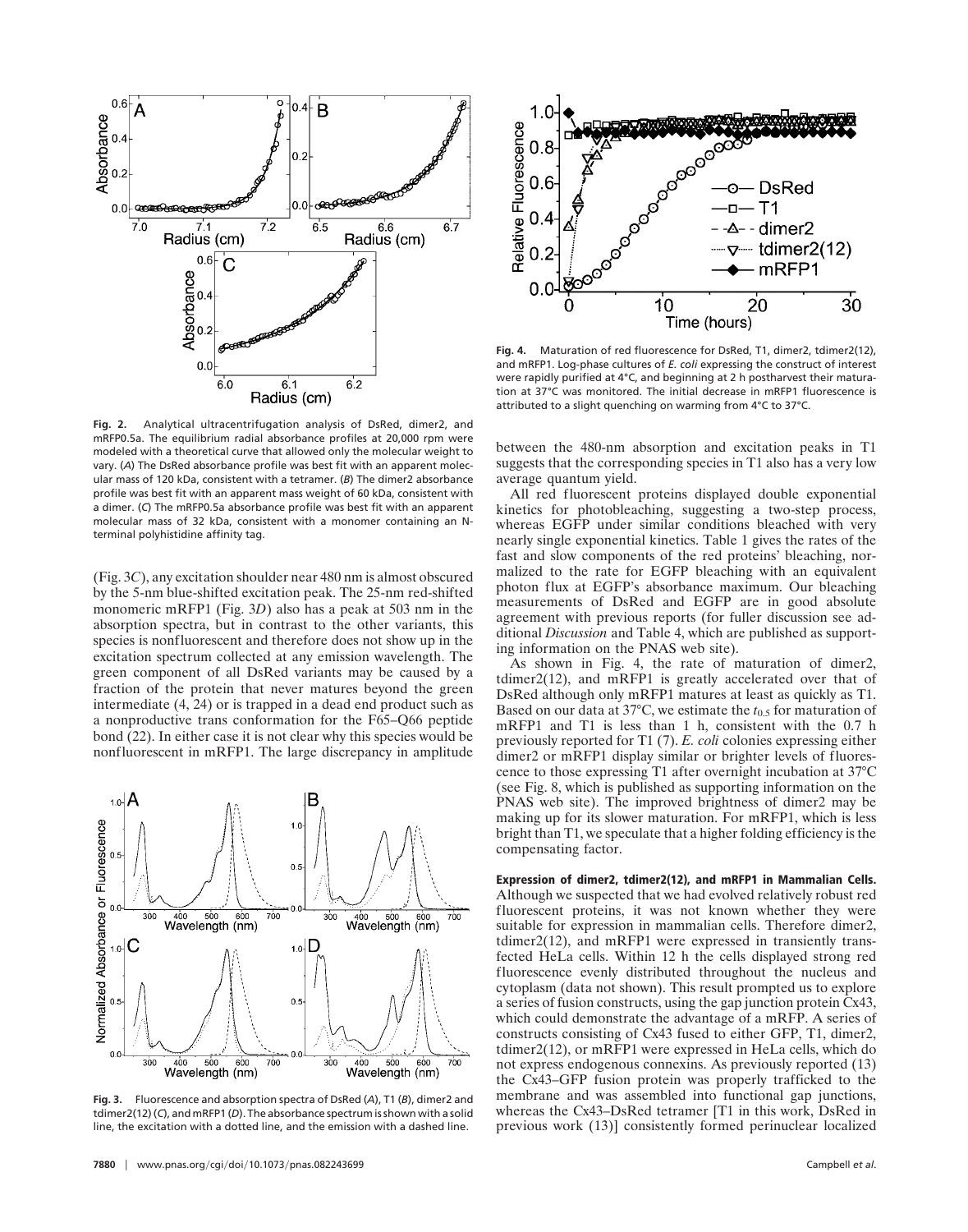

**Fig. 5.** HeLa cells expressing Cx43 fused with T1, dimer2, or mRFP1. (*A*, *C*, and *E*) Images were acquired with excitation at 568 nm (55 nm bandwidth) and emission at 653 nm (95 nm bandwidth) with additional transmitted light. Lucifer yellow fluorescence (*B*, *D*, and *F*) was acquired with excitation at 425 nm (45 nm bandpass) and emission at 535 nm (55 nm bandpass). (*A*) Two contacting cells transfected with Cx43-mRFP1 and connected by a single large gap junction. (*B*) One cell is microinjected with lucifer yellow at the point indicated by **\*** and the dye quickly passes (1–2 s) to the adjacent cell. (*C*) Four neighboring cells transfected with Cx43-dimer2. The bright line between the two rightmost cells is the result of having two fluorescent membranes in contact and is not a gap junction. (*D*) As was observed about one-third of the time, microinjected dye is slowly passed to an adjacent cell. (*E*) Two adjacent cells transfected with Cx43-T1 and displaying the typical perinuclear localized aggregation. (*F*) No dye passed between neighboring cells.

red fluorescent aggregates. Both Cx43–tdimer2(12) and Cx43– dimer2 were properly trafficked to the membrane although neither construct formed visible gap junctions. In contrast, the Cx43–mRFP1 construct behaved identically to Cx43–GFP and many red gap junctions were observed. Transfected cells were microinjected with lucifer yellow to assess the functionality of the gap junctions (see Fig. 5 and Table 5, which is published as supporting information on the PNAS web site). The Cx43– mRFP1 gap junctions rapidly and reliably passed dye, whereas neither Cx43-T1-transfected cells nor nontransfected cells passed dye. Interestingly, both Cx43–dimer2 and Cx43– tdimer2(12) constructs slowly passed dye to a contacting transfected neighbor about one-third of the time. This apparently "gap junction independent" dye transfer may indicate that the

Campbell *et al.* 

plasma membrane contains functional connexon channels that are unable to assemble into gap junctions plaques because of steric crowding of the fused dimer2 or tdimer2(12). Alternatively, dye transfer may be caused by gap junctions smaller than the resolution of our camera.

## **Discussion**

Initially, we were faced with the decision of how to efficiently construct and screen libraries of DsRed mutants such that we could direct the evolution of tetrameric DsRed toward a mRFP. Ultimately the best solution was to take the semirational approach of breaking the dimer interfaces in a stepwise fashion (first AB then AC) and undertaking a directed evolution strategy to rescue the red fluorescence. This combination of targeted and random mutagenesis successfully directed the evolution of DsRed from the poorly fluorescent dimer T1-I125R to the monomeric mRFP1 in eight generations. In retrospect, breaking up the tetramer was not the barrier to the discovery of mRFP1; the challenge was to find the correct combination of many mutations to rescue the red fluorescence in the crippled dimers and monomers.

There are likely several mechanisms by which mutations in dimer2 and mRFP1 have contributed to rescuing the red fluorescence. Although one mechanism probably involves improving the folding efficiency or stability of the monomer, the most important factor is undoubtedly the effect on the ratedetermining conversion from the ''GFP-like'' intermediate to the DsRed chromophore (21, 24). Without crystal structures of immature and mature forms of each mutant, little can be said about the subtle effects each individual substitution may or may not have on this poorly understood transformation. However, all of the mutations discovered in this research and many of those previously reported (4, 25) appear to cluster into three ''hotspots.'' The first of these hotspots is found in the plane of the chromophore (when oriented as in Fig. 1*C*) and is defined by N42, V44, and the Q66 side chain of the chromophore. The mutations N42Q and V44A originated in T1 where they bestowed the tetramer with a greatly improved maturation time (7), possibly by positioning Q66 in a conformation that promotes the oxidation that transforms the green intermediate into the red chromophore. Despite the extensive random and directed mutagenesis in this study, better mutations at or near these positions were never identified, suggesting that these are nearly optimal replacements. The second hotspot is just above the plane of the chromophore, centered on the side chain K163 and influenced by V175, F177, and possibly I161 (6). In the crystal structure of DsRed, the phenolate anion of the chromophore is stabilized by a salt bridge with the primary amine of K163 (22). Neither the K163Q mutation in dimer2 nor the K163M mutation in mRFP1 can participate in a salt bridge and therefore the polarization of the chromophore may be significantly different in these variants. The third and most sensitive hotspot is found just below the plane of the chromophore and is centered on the side chains of K70 and the adjacent S197 and T217. Conservative mutations such as K70R, S197T, and T217S had dramatic effects on the fluorescent properties of DsRed mutants and were critical intermediate steps toward mRFP1. Additionally, many of the beneficial mutations in hydrophobic pockets of mRFP1, such as V71A and L150M, are near this region and may be influencing the chromophore through subtle packing rearrangements that are mediated through this polar microenvironment. Interestingly, the S197I mutation of mRFP1 is structurally analogous to the T203I mutation in the sapphire variant of GFP, also known as H9–40 (2), where it is believed to destabilize the anionic form of the chromophore. Considering that in mRFP1 the phenolate oxygen is sandwiched between this same replacement and the nonpolar K163M mutation, the overall effect should be to shift electron density away from the phenolic anion. This repolarization may